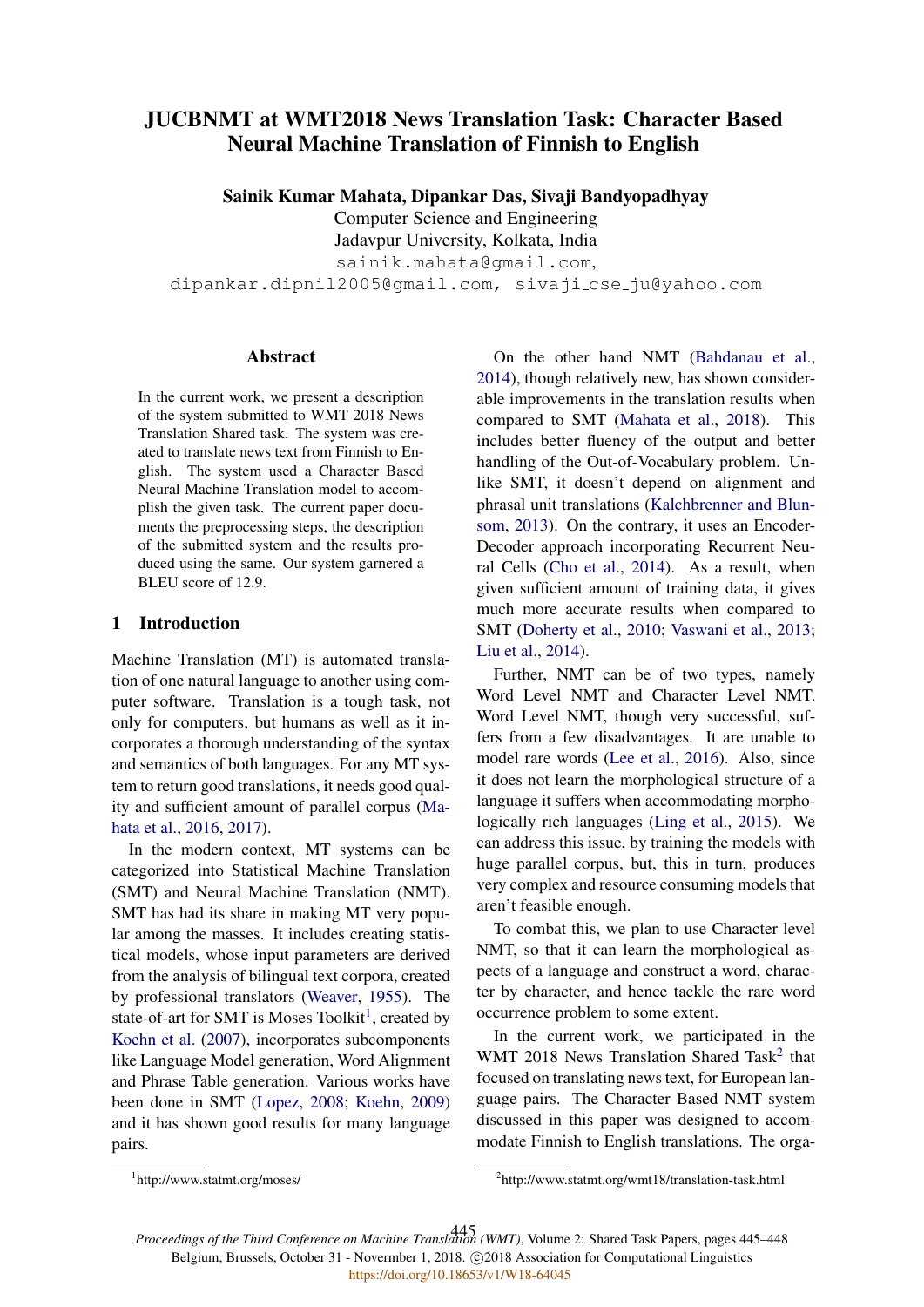nizers provided the required parallel corpora, consisting of 3,255,303 sentence pairs, for training the translation model. The statistics of the parallel corpus is depicted in Table 1 Our model was trained on a Tesla K40 GPU, and the training took around 10 days to complete.

| # sentences in Fi corpus        | 3,255,303   |
|---------------------------------|-------------|
| # sentences in En corpus        | 3,255,303   |
| # words in Fi corpus            | 53,753,718  |
| # words in En corpus            | 73,694,350  |
| # word vocab size for Fi corpus | 1,065,309   |
| # word vocab size for En corpus | 280,822     |
| # chars in Fi corpus            | 427,187,612 |
| # chars in En corpus            | 405,624,094 |
| # char vocab size for Fi corpus | 963         |
| # char vocab size for En corpus | 1,360       |

Table 1: Statistics of the Finnish-English parallel corpus provided by the organizers. "#" depicts No. of. "Fi" and "En" depict Finnish and English, respectively. "char" means character and "vocab" means vocabulary of unique tokens.

The remainder of the paper is organized as follows. Section 2 will describe the methodology of creating the character based NMT model and will include the preprocessing steps, a brief summary of the encoder-decoder approach and the architecture of our system. This will be followed by the results and conclusion in Section 3 and 4, respectively.

# 2 Methodology

For designing the model we followed some standard preprocessing steps, which are discussed below.

# 2.1 Preprocessing

The following steps were applied to preprocess and clean the data before using it for training our character based neural machine translation model. We used the NLTK toolkit<sup>3</sup> for performing the steps.

• Tokenization: Given a character sequence and a defined document unit, tokenization is the task of chopping it up into pieces, called tokens. In our case, these tokens were words, punctuation marks, numbers. NLTK supports tokenization of Finnish as well as English texts.

- Truecasing: This refers to the process of restoring case information to badly-cased or non-cased text (Lita et al., 2003). Truecasing helps in reducing data sparsity.
- Cleaning: Long sentences (# of tokens  $> 80$ ) were removed.

# 2.2 Neural Machine Translation

Neural machine translation (NMT) is an approach to machine translation that uses neural networks to predict the likelihood of a sequence of words. The main functionality of NMT is based on the sequence to sequence (seq2seq) architecture, which is described in Section 2.2.1.

# 2.2.1 Sequence to Sequence Model

Sequence to Sequence learning is a concept in neural networks, that helps it to learn sequences. Essentially, it takes as input a sequence of tokens (characters in our case)

$$
X = \{x_1, x_2, ..., x_n\}
$$

and tries to generate the target sequence as output

$$
Y = \{y_1, y_2, ..., y_m\}
$$

where  $x_i$  and  $y_i$  are the input and target symbols respectively.

Sequence to Sequence architecture consists of two parts, an Encoder and a Decoder.

The encoder takes a variable length sequence as input and encodes it into a fixed length vector, which is supposed to summarize its meaning and taking into account its context as well. A Long Short Term Memory (LSTM) cell was used to achieve this. The uni-directional encoder reads the characters of the Finnish texts, as a sequence from one end to the other (left to right in our case),

$$
\vec{h}_t = \vec{f}_{enc}(E_x(x_t), \vec{h}_{t-1})
$$

Here,  $E_x$  is the input embedding lookup table (dictionary),  $\vec{f}_{\text{enc}}$  is the transfer function for the Long Short Term Memory (LSTM) recurrent unit. The cell state *h* and context vector *C* is constructed and is passed on to the decoder.

The decoder takes as input, the context vector *C* and the cell state *h* from the encoder, and computes the hidden state at time t as,

$$
s_{t} = f_{\text{dec}}(E_{y}(y_{t-1}), s_{t-1}, c_{t})
$$

<sup>3</sup> https://www.nltk.org/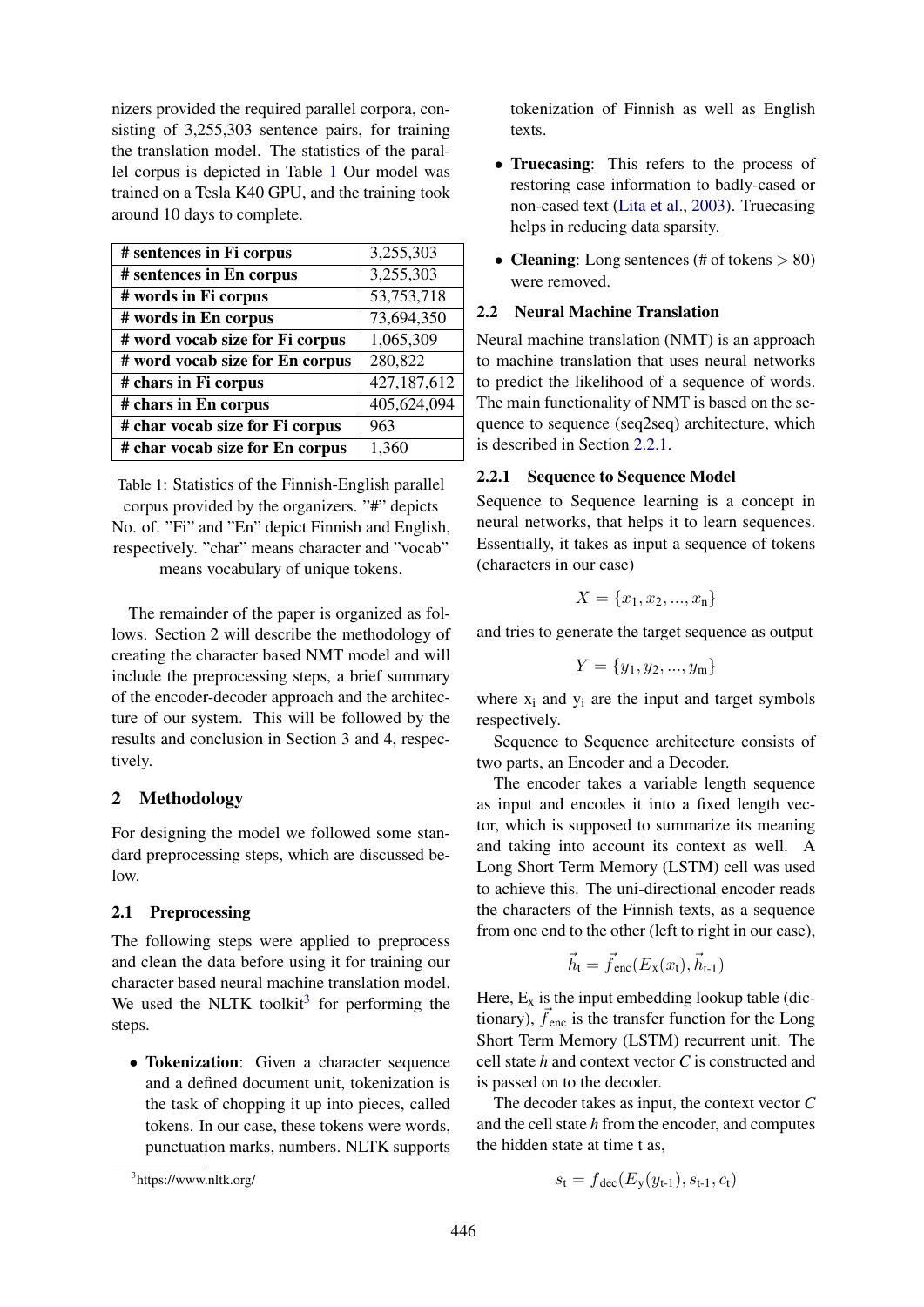Subsequently, a parametric function out $_k$  returns the conditional probability using the next target symbol  $k$ .

$$
(y_t = k \mid y < t, X) = \frac{1}{Z} \exp(\omega t_k (E_y(y_t - 1), s_t, c_t))
$$

 $Z$  is the normalizing constant,

$$
\sum_{j} \exp(out_j(E_y(y_t-1), s_t, c_t))
$$

The entire model can be trained end-to-end by minimizing the log likelihood which is defined as

$$
L = -\frac{1}{N} \sum_{n=1}^{N} \sum_{t=1}^{Ty^{n}} log p(y_{t} = y_{t}^{n}, y_{it}^{n}, X^{n})
$$

where N is the number of sentence pairs, and  $X<sup>n</sup>$ and  $y_t$ <sup>n</sup> are the input sentence and the t-th target symbol in the n-th pair respectively.

The input to the decoder was one hot tensor (embeddings at character level) of English sentences while the target data was identical, but with an offset of one time-step ahead.

# 2.3 Training

For training the model, we preprocessed the Finnish and English texts to normalize the data. Thereafter, Finnish and English characters were encoded as One-Hot vectors. The Finnish characters were considered as the input to the encoder and subsequent English characters was given as input to the decoder. A single LSTM layer was used to encode the Finnish characters. The output of the encoder was discarded and only the cell states were saved for passing on to the decoder. The cell states of the encoder and the English characters were given as input to the decoder. Lastly, a Dense layer was used to map the output of the decoder to the English characters, that were mapped with an offset of 1. The *batch size* was set to 128, *number of epochs* was set to 100, activation function was *softmax*, optimizer chosen was *rmsprop* and loss function used was *categorical cross-entropy*. Learning rate was set to 0.001. The architecture of the constructed model is shown in Figure 1.

# 3 Results

Our system was a constrained system, which means that we only used data given by the organizers to train our system. The output was converted to an SGML format, the code for which was provided by the organizers. The results



Figure 1: Architecture of the reported NMT model.

were submitted to http://matrix.statmt. org/ for evaluation. The organizers calculated the BLEU score, BLEU-cased score, TER score, BEER 2.0 score, and Character TER score for our submission. As for the human ranking scores, the system fetched a standardized Average Z score of -0.404 and a non-standardized Average % score of 58.9 (Bojar et al., 2018). The results of the automated and human evaluation scores are given in Table 2.

| <b>Metrics</b>       | <b>Score</b> |
|----------------------|--------------|
| <b>BLEU</b>          | 12.9         |
| <b>BLEU</b> Cased    | 12.2         |
| TER                  | 0.816        |
| <b>BEER 2.0</b>      | 0.448        |
| <b>Character TER</b> | 0.770        |
| Average $Z$          | $-0.404$     |
| Average $\%$         | 58.9         |

Table 2: Evaluation Metrics

# 4 Conclusion

The paper presents the working of the translation system submitted to WMT 2018 News Translation shared task. We have used character based encoding for our proposed NMT system. We have used a single LSTM layer as an encoder as well as a decoder. As a future prospect, we plan to use more LSTM layers in our model. We plan to create another NMT model, which takes as input words, and not characters and subsequently use